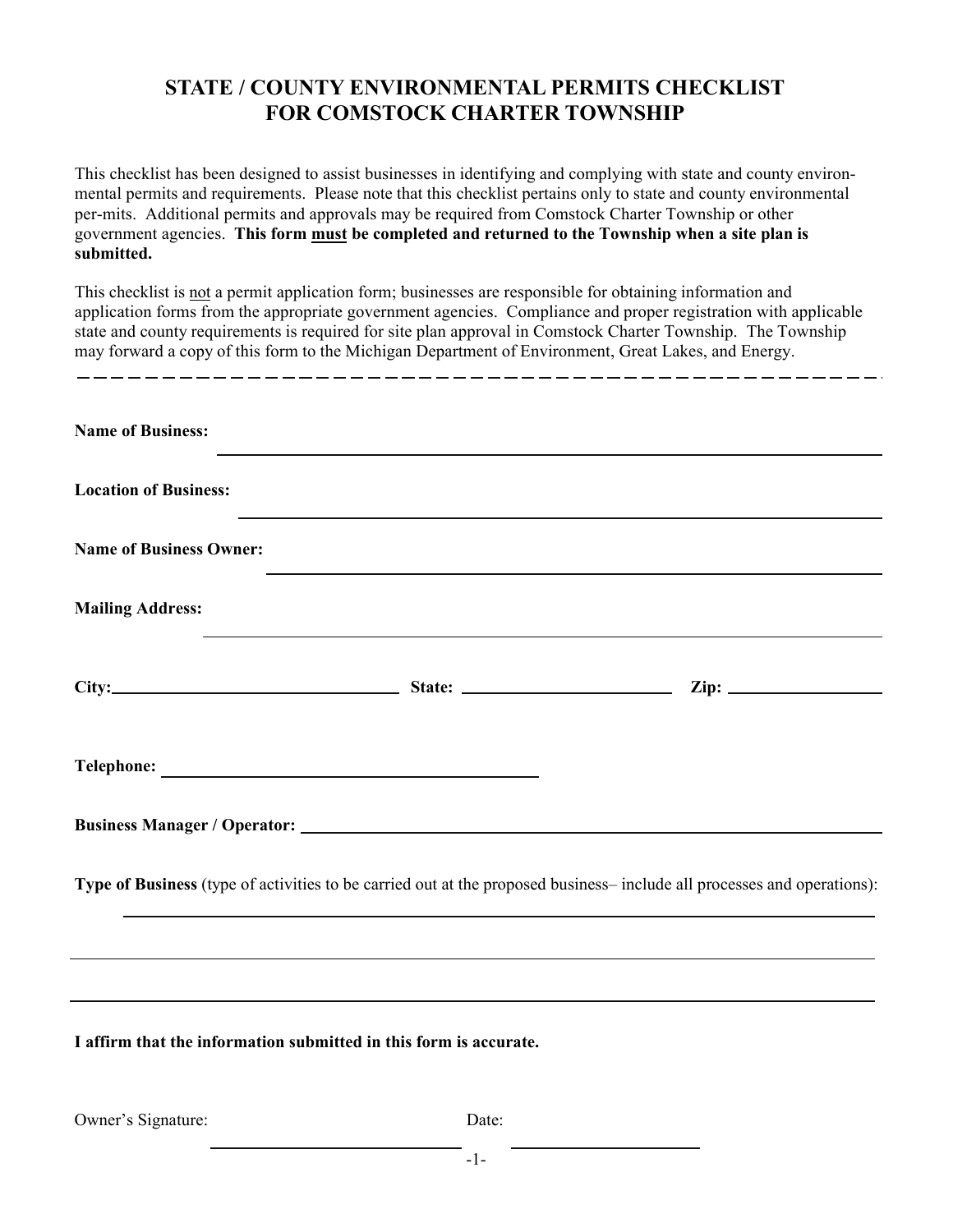Please circle Y (yes) or N (no) for each of the questions below. If Y (yes), contact the agency listed for further information and assistance.

|          | Will the proposed project discharge any type of wastewater to a storm sewer, drain, wetland, pond,<br>lagoon, or other surface water body?<br>Contact: Michigan Department of Environment, Great Lakes, and Energy.                                                                                                                                                                                                                                                                                                                                                      |
|----------|--------------------------------------------------------------------------------------------------------------------------------------------------------------------------------------------------------------------------------------------------------------------------------------------------------------------------------------------------------------------------------------------------------------------------------------------------------------------------------------------------------------------------------------------------------------------------|
|          | Will the proposed project discharge any liquids, sludge, was tewater and/or was tewater residuals<br>into or onto the round?<br>Contact: Michigan Department of Environment, Great Lakes, and Energy.                                                                                                                                                                                                                                                                                                                                                                    |
|          | Will the proposed project use or store any hazardous substances, oil or salt? Depending upon the<br>type of substance, secondary containment and a Pollution Incident Prevention Plan (PIPP), or a<br>material storage permit may be required.<br>Contact: Michigan Department of Environment, Great Lakes, and Energy.                                                                                                                                                                                                                                                  |
|          | Will the proposed project use underground storage tanks? Existing and proposed tanks must be<br>registered with the State of Michigan, and installed and operated in accordance with regulations of<br>the Michigan State Police Fire Marshal Division.<br>Contact: Michigan Department of Environment, Great Lakes, and Energy.                                                                                                                                                                                                                                         |
|          | Will the proposed project burn, landfill, transfer, or process any type of solid, non-hazardous<br>wastes?<br>Contact: Michigan Department of Environment, Great Lakes, and Energy.                                                                                                                                                                                                                                                                                                                                                                                      |
|          | Will the proposed project involve the transport, on site treatment, storage or disposal of hazardous<br>waste generated in quantities of 1000 kilograms (250 gallons or 2200 lbs.) or more per month? If<br>yes, one or more permits may be required.<br>Contact: Michigan Department of Environment, Great Lakes, and Energy.                                                                                                                                                                                                                                           |
|          | Will the proposed project generate between 100 kilograms/month (25 gallons or 220 lbs.) and<br>1,000 kilograms/month (250 gallons or 2,200 lbs.) of hazardous waste? If yes, the facility may be a<br>small quantity generator, subject to federal and state regulations. An EPA identification number<br>should be obtained from the Michigan Department of Environmental Quality (special forms are<br>available) and a manifest (shipping paper) should be used to transport waste off-site.<br>Contact: Michigan Department of Environment, Great Lakes, and Energy. |
| 8.<br>9. | Will the proposed project install, construct, reconstruct, relocate, or operate any process<br>equipment (including air pollution control equipment) which has the potential to emit air<br>contaminants? Contact: Michigan Department of Environment, Great Lakes, and Energy.                                                                                                                                                                                                                                                                                          |
|          | Does the proposed project involve any work (dredging, filling, construction) in a river, stream,<br>creek, ditch, wetland, or floodplain or within 500 feet of an inland lake, river, stream or<br>ditch? Contact: Michigan Department of Environment, Great Lakes, and Energy, Water Resource Division<br>$(269)$ 567-3600.                                                                                                                                                                                                                                             |
|          | Will the proposed project change the natural cover or topography of the land, including cut and fill<br>activities which may contribute to soil erosion and/or sedimentation? Will the earth change disturb<br>an area of one acre or more, or occur within 500 feet of a lake or stream? If yes, a soil erosion and<br>sedimentation control permit may be required.                                                                                                                                                                                                    |

*Contact: Kalamazoo County Drain Commission, Kalamazoo (269) 384-8117.*